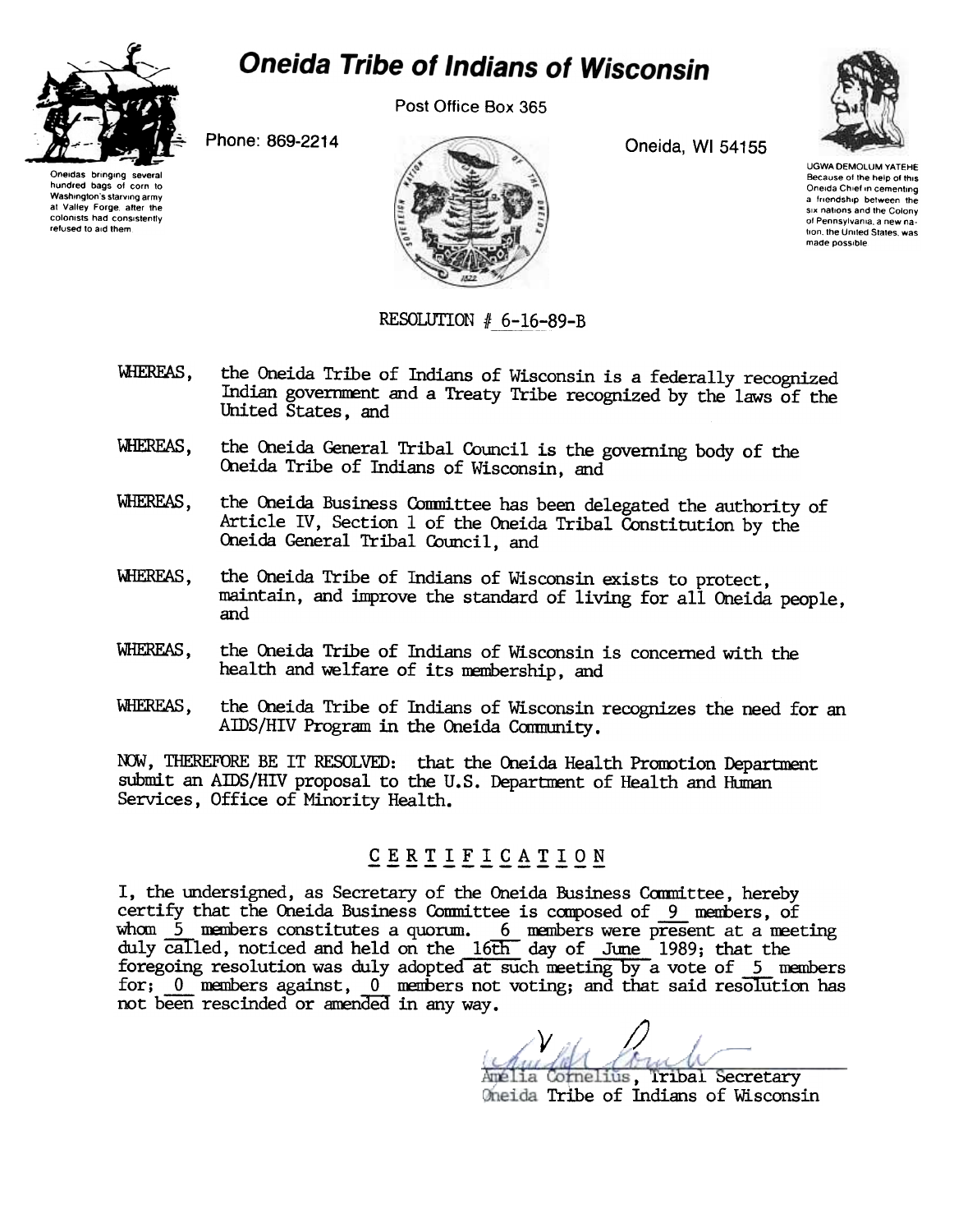|                                                                                                                                                                                                                                                                                                                                                                                                                                                                                                                                                                                                                                                                                                                                                                                                                                                                                                                                                                                                                                                                                                                                                              | CORPORATE RESOLUTION DESIGNATING DEPOSITORY |                                            |                            | FIPCC                  |
|--------------------------------------------------------------------------------------------------------------------------------------------------------------------------------------------------------------------------------------------------------------------------------------------------------------------------------------------------------------------------------------------------------------------------------------------------------------------------------------------------------------------------------------------------------------------------------------------------------------------------------------------------------------------------------------------------------------------------------------------------------------------------------------------------------------------------------------------------------------------------------------------------------------------------------------------------------------------------------------------------------------------------------------------------------------------------------------------------------------------------------------------------------------|---------------------------------------------|--------------------------------------------|----------------------------|------------------------|
| Oneida Tribe of Indians of Wisconsin<br>By the Board of Directors of                                                                                                                                                                                                                                                                                                                                                                                                                                                                                                                                                                                                                                                                                                                                                                                                                                                                                                                                                                                                                                                                                         |                                             |                                            |                            |                        |
| whose principal place of business is                                                                                                                                                                                                                                                                                                                                                                                                                                                                                                                                                                                                                                                                                                                                                                                                                                                                                                                                                                                                                                                                                                                         | 3000 Seminary Road,                         |                                            | Oneida, Wisconsin<br>54155 |                        |
|                                                                                                                                                                                                                                                                                                                                                                                                                                                                                                                                                                                                                                                                                                                                                                                                                                                                                                                                                                                                                                                                                                                                                              | RESOLVED, that Associated Kellogg Bank      |                                            |                            | (the "Bank") is hereby |
| account(s) be opened and maintained in the name of this Corporation with the Bank subject to the rules and regulations of the Bank<br>from time to time in effect; that the person(s) and the number thereof designated by title opposite the following designation of<br>account(s) is hereby authorized, for and on behalf of this Corporation, to sign checks, drafts, notes, bills, certificates of deposit and<br>other orders for payment or withdrawal of money from said account(s) and to issue instructions regarding the same, and to endorse for<br>deposit, negotiation, collection or discount by Bank any and all checks, drafts, notes, bills, certificates of deposit or other instruments<br>or orders for the payment of money owned or held by said Corporation; that the endorsement for deposit may be in writing, by stamp, or<br>otherwise, with or without designation or signature of the person so endorsing; and that any officer, agent or employee of this<br>Corporation is hereby authorized to make requests of the Bank for the transfer of funds or money between accounts maintained by this<br>Corporation at the Bank. |                                             |                                            |                            |                        |
| Name or                                                                                                                                                                                                                                                                                                                                                                                                                                                                                                                                                                                                                                                                                                                                                                                                                                                                                                                                                                                                                                                                                                                                                      | Number of<br>Signatures                     |                                            |                            |                        |
| Type of Account                                                                                                                                                                                                                                                                                                                                                                                                                                                                                                                                                                                                                                                                                                                                                                                                                                                                                                                                                                                                                                                                                                                                              | Required                                    | Type or Print Titles of Authorized Persons |                            |                        |
| checking $2426 - 047$                                                                                                                                                                                                                                                                                                                                                                                                                                                                                                                                                                                                                                                                                                                                                                                                                                                                                                                                                                                                                                                                                                                                        |                                             | Chairman                                   |                            |                        |
|                                                                                                                                                                                                                                                                                                                                                                                                                                                                                                                                                                                                                                                                                                                                                                                                                                                                                                                                                                                                                                                                                                                                                              |                                             | Vice-Chairman                              |                            |                        |
|                                                                                                                                                                                                                                                                                                                                                                                                                                                                                                                                                                                                                                                                                                                                                                                                                                                                                                                                                                                                                                                                                                                                                              |                                             | Treasurer<br>$\mathbf{2}$ .                |                            |                        |

2.

FURTHER RESOLVED, that the Bank be and is hereby authorized and directed to honor, certify, pay and charge to any of the accounts of this Corporation, all checks, drafts, notes, bills, certificates of deposit or orders for the payment, withdrawal or transfer of funds or money deposited in these accounts or to the credit of this Corporation for whatever purpose or to whomever payable, including requests for conversion of such instruments into cash as well as for deduction from and payment of cash out of any deposit, and whether or not payable to, endorsed or negotiated by or for the credit of any persons signing such instrument or payable to or for the credit of any other officer, agent or employee of this Corporation, when signed, accepted, endorsed or approved as evidenced by original or facsimile signature by the person(s), and the number thereof, designated by title opposite the designation of the accounts described in the foregoing resolution, and to honor any request(s) made in accordance with the foregoing resolution, whether written or oral, and including but not limited to, request(s) made by telephone or other electronic means, for the transfer of funds or money between accounts maintained by this Corporation at the Bank, and the Bank shall not be required or under any duty to inquire as to the circumstances of the issuance or use of any such instrument or request or the application or use of proceeds thereof.

Secretary metal functions

 $\sqrt{g}$  *diviti* 

FURTHER RESOLVED, that the Bank be and is hereby authorized to comply with any process, summons, order, injunction, execution, distraint, levy, lien, or notice of any kind (hereafter called "Process") received by or served upon the Bank, by which, in Bank's opinion, another person or entity claims an interest in any of these accounts and Bank may, at its option and without liability, thereupon refuse to honor orders to payor withdraw sums from these accounts and may hold the balance therein until Process is disposed of to Bank's satisfaction.

FURTHER RESOLVED, that anyone or more of the persons holding the offices of this Corporation designated above is/are hereby authorized (1) to receive for and on behalf of this Corporation, securities, currency or any other property of whatever nature held by, sent to, consigned to or delivered to the Bank for the account or for delivery to this Corporation, and to give receipts therefor, and the Bank is hereby authorized to make delivery of such property in accordance herewith and (2) to sell, transfer, endorse for sale or otherwise authorize the sale or transfer of securities or any other property of whatever nature held by, sent to, consigned to or delivered to the Bank for the account of or delivery to this Corporation, and to receive and/or apply the proceeds of any such sale to the credit of this Corporation in any such manner as he/they deem(s) proper, and the Bank is hereby authorized to make sale or transfer of any of the aforementioned property in accordance herewith.

FURTHER RESOLVED, that the Secretary or Assistant Secretary of this Corporation be and hereby is authorized and directed to certify to the Bank the foregoing resolutions, that the provisions thereof are in conformity with the Articles of Incorporation and Dylaws of this Corporation and to provide the names and specimen or facsimile signatures on signature cards if requested of the person(s} authorized therein, and that the foregoing resolutions and signature cards and the authority thereby conferred shall remain in full force and effect until this Corporation notifies the Cashier of Bank to the contrary in writing and the Bank may conclusively presume that such resolutions and signature cards are in effect and that the persons identified therein from time to time as officers of the Corporation have been duly elected or appointed to and continue to hold such offices.

FURTHER RESOLVED, that this Corporation assumes full responsibility and holds harmless the Bank for any and all payments made or any other actions taken by the Bank in reliance upon the signatures, including facsimiles thereof, of any person or persons holding the offices of this Corporation designated above regardless of whether or not the use of a facsimile signature was unlawful or unauthorized and regardless of by whom or by what means the purported signature or facsimile signature may have been affixed to any instrument if such signatures resemble the specimen or facsimile signatures as provided to the Bank or for refusing to honor any signatures not provided to the Bank or for honoring any requests for the transfer of funds or money between accounts, and that this Corporation agrees to indemnify and hold harmless the Bank against any and all claims, demands, losses, costs, damages or expenses suffered or incurred by the Bank resulting from or arising out of any such payment or other action.

I hereby certify that I am the duly elected, qualified and acting  $\frac{7}{4}$ ,  $6a$  / Secretary and the custodian